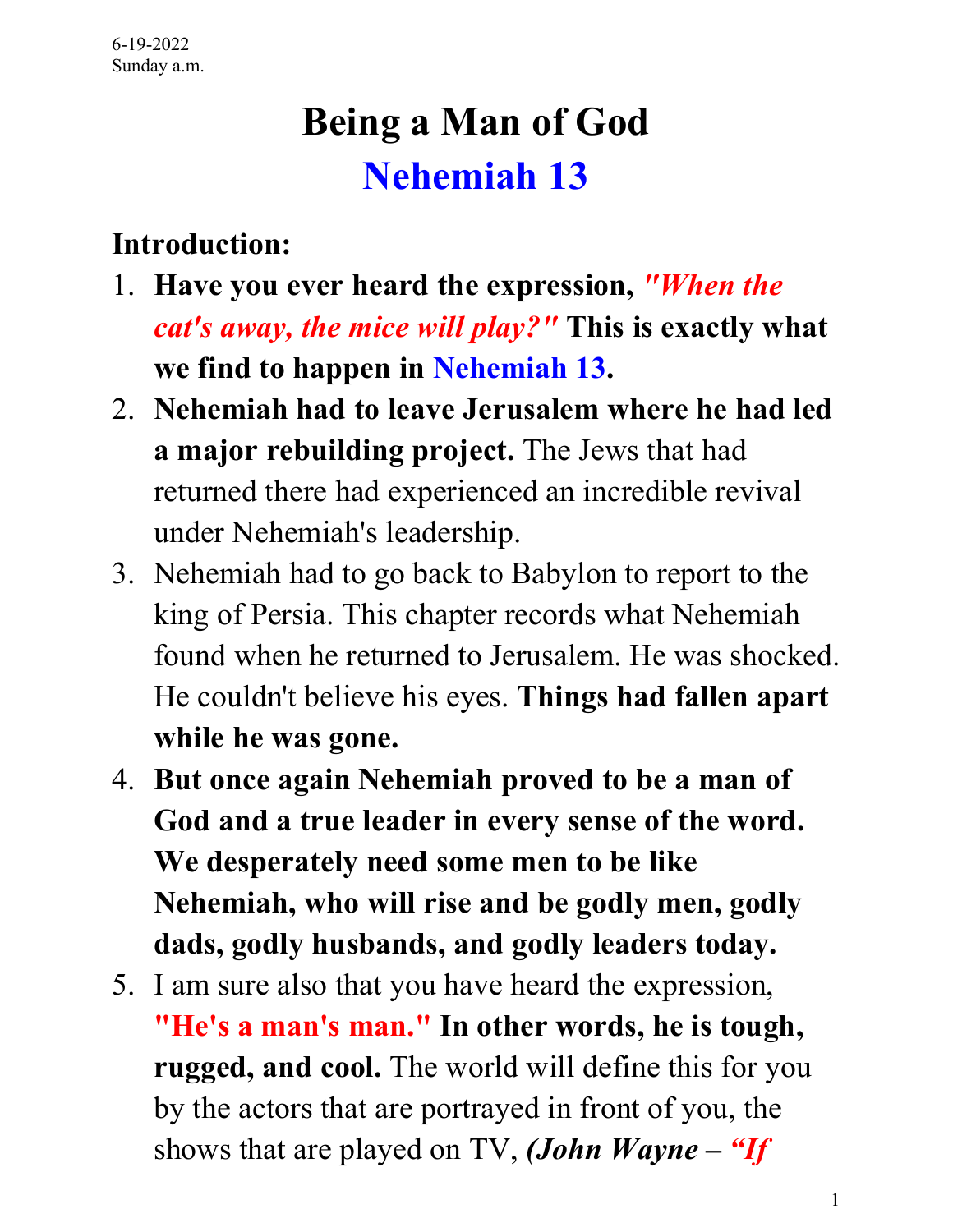*you're looking for fight young fell, I'll accommodate ya!") (Clint Eastwood – "Go ahead punk, make my day") (Robert Conrad in an Everready batter commercial – "Go ahead, I dare you, knock this off my shoulder, I dare you")* the social media craze that is ramped through TikTok/YouTube/Instagram, Snapchat and it is setting the standard by the clothes you wear, your haircut, your fitness if you are athletic, your looks, your job, money, where you live, your education, and so on. So many directions and pulls, it is confusing.

- 6. **I submit to you today that It takes more guts, more strength, more courage, and more backbone to be God's man than to be a man's man as the world and Hollywood defines it.**
- 7. **Every man can be God's man. Exactly what is a man of God? We are going to learn from one of the greatest leaders in God's Word - Nehemiah.**

#### **# 1. The man of God perceives sin and it bothers him. Nehemiah 13:4-9**

1. While Nehemiah was gone, the priest over the temple, Eliashib, had taken a room of the temple that was reserved for temple needs and had made a living chamber for Tobiah. **Vs. 4-5**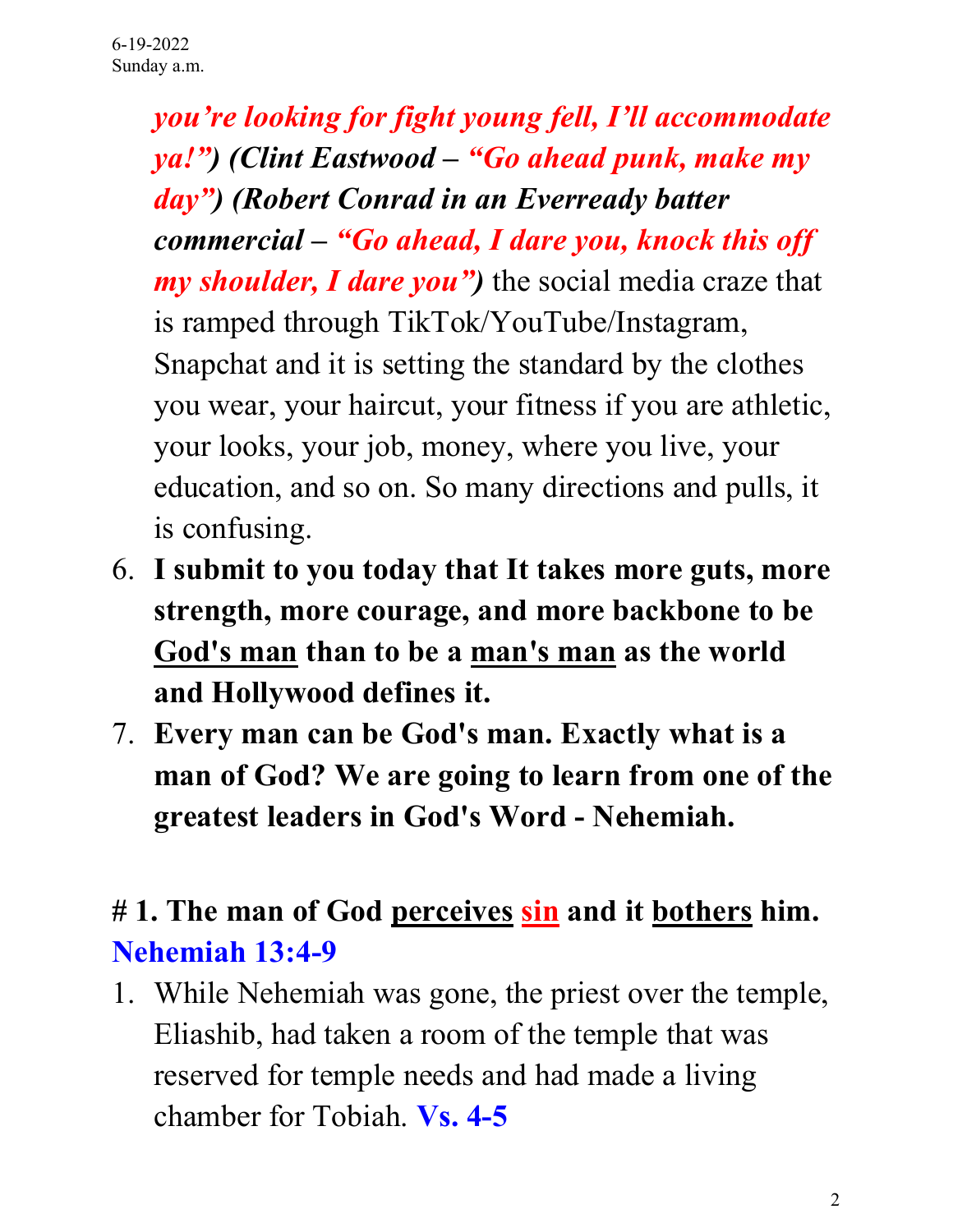- 2. Tobiah was an Ammonite Gentile that had opposed Nehemiah greatly. He mocked, ridiculed, and tried to hinder the rebuilding of God's wall in Jerusalem.
- 3. While Nehemiah was gone, Eliashib had prepared living quarters in the temple for this rebel. What does Nehemiah do when he gets to town? (**Read verses 7- 9**) Nehemiah understood the evil (**vs. 7**), and it grieved him sore (**vs. 8**).
- 4. **Here is the lesson: God's man is keenly aware when something is sinful and wrong, and it bothers him.**
	- **Romans 12:9 - Let love be without hypocrisy. Hate what is evil. Cleave to what is good.**
	- **Amos 5:15a - Hate evil and love good…**
- 5. **A man's man will go along with the crowd (Isaiah 5:20-23), but sin grieves God's man.**
	- **Isaiah 5:20-23 - Woe to those who call evil good, and good evil; who exchange darkness for light, and light for darkness; who exchange bitter for sweet, and sweet for bitter! 21 Woe to those who are wise in their own eyes and prudent in their own sight! 22 Woe to those who are mighty to drink wine, and men of strength to mingle strong drink, 23 who justify the wicked for a reward, and take away the justice of the righteous from him!**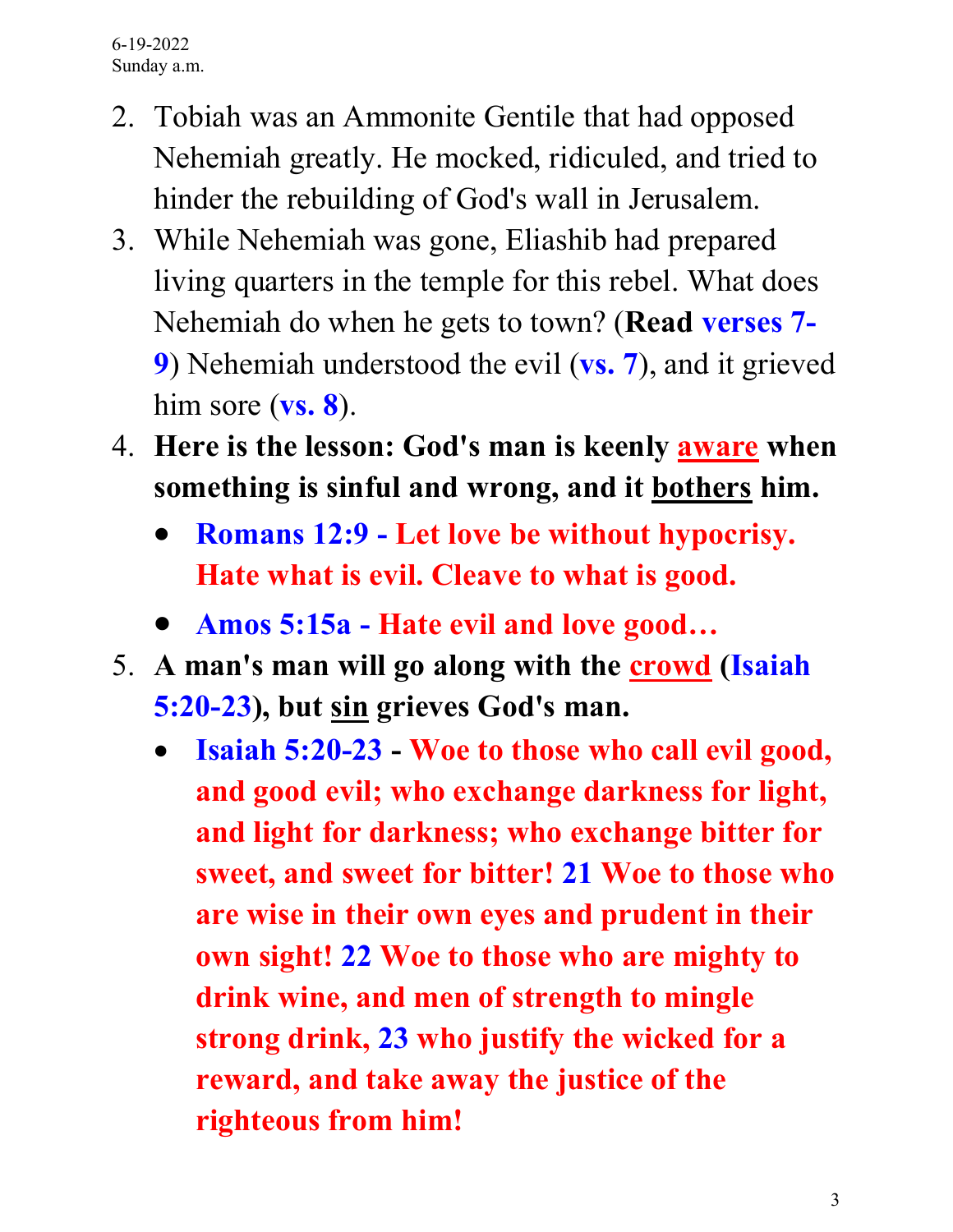### **So # 1 was that The man of God perceives sin and it bothers him.**

#### **# 2. The man of God is passionate about God's work. Nehemiah 13:10-14**

- 1. The Levites were God's appointed servants that were to work full time in their oversight of the temple and all of its various aspects. They were to be completely devoted to God's work and the people of Israel were to provide for their physical needs.
- 2. **When Nehemiah arrives, the Levites aren't at the temple; they are out in the fields working (vs.10)!** The people hadn't been giving to provide for their needs and the house of God was forsaken (**vs. 11**). Nehemiah quickly gets things back in order. **Vs. 11b-13**
- 3. **Notice Nehemiah's prayer in verse 14. What made Nehemiah so passionate about the work of God? It was important to him (Romans 12:11).**
	- **Romans 12:11 - Do not be lazy in diligence, be fervent in spirit, serve the Lord.**
- 4. **Guys - may our families and friends see in us a burning passion for God's work on this earth.**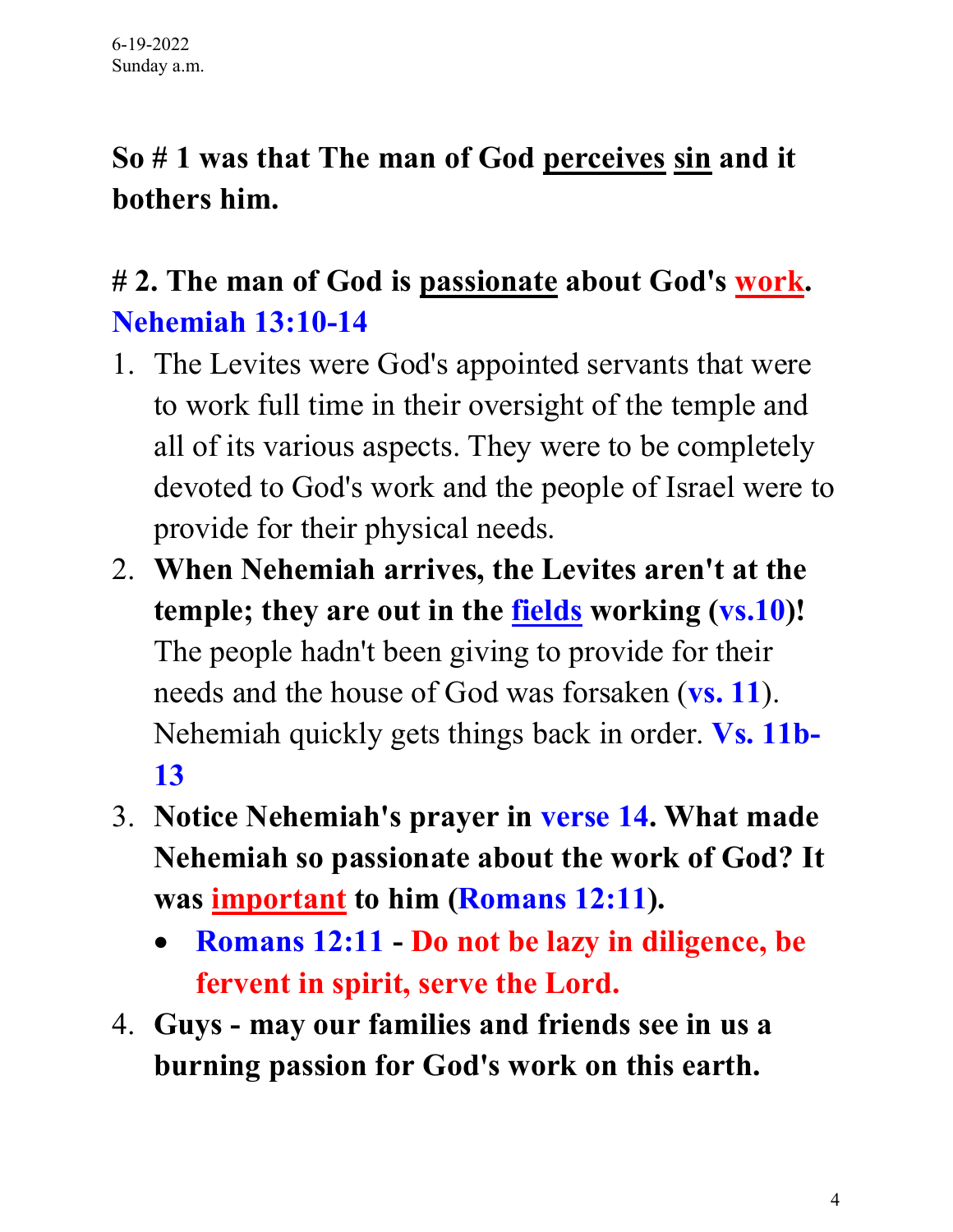## **# 1 was that The man of God perceives sin and it bothers him.**

**#2.** 

#### **The man of God is passionate about God's work.**

#### **# 3. The man of God makes God's Word his absolute guide. Nehemiah 13:15-22**

- 1. The Sabbath day rolls around & once again Nehemiah can't believe his eyes. **Vs. 15-16**
- 2. God's law to Israel was very clear. On the Sabbath day (Saturday), they were not to do any kind of work, nor were they to buy or sell. It was a holy day of rest.
- 3. **While Nehemiah was gone, the Jews were openly profaning God's Sabbath. Why would they do this? Take one guess. It padded their pocketbook.** It was fiscally advantageous.
- 4. This is how a man's man decides things. Will it help me? Will it make me look good? Will it make me come out on top? If the answer is "yes", then go for it.
- 5. **But what does God's man do? Does Nehemiah figure out how he can get in on the action? Does Nehemiah overlook it? Does Nehemiah try to get them to cut him in a percentage? Nehemiah doesn't join them or overlook it.**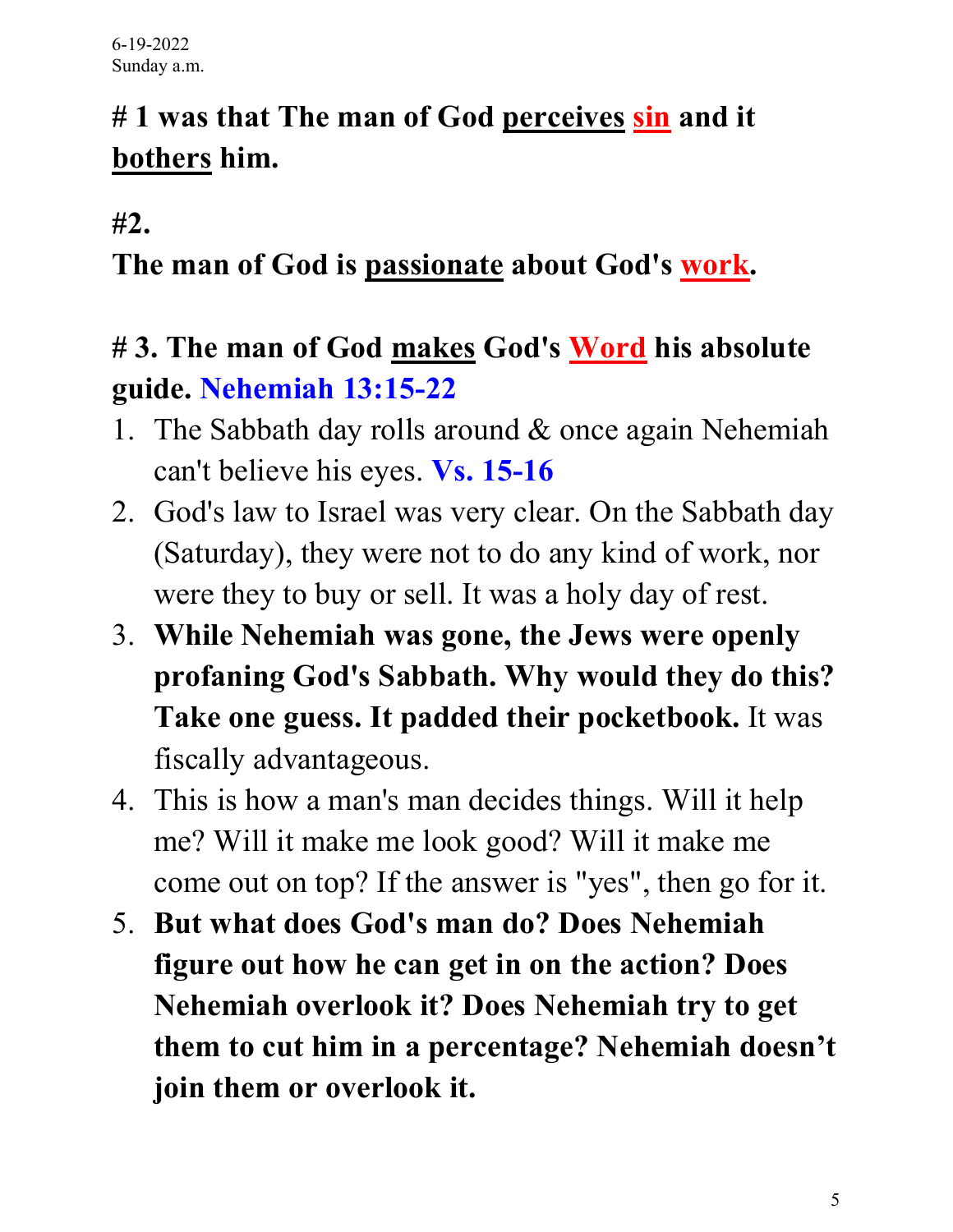### 6. **Nehemiah takes a strong stand against these people. Vs. 17-19**

- A few people decide to push Nehemiah (**vs. 20**), but Nehemiah would not be intimidated (**vs. 21**). What a man – he was God's man!
- 7. **Here is the application: God's man takes God's Word and uses it as his guide in making daily decisions.**
	- It isn't a matter of what is popular or what is expedient or what is most beneficial. The issue is, **"What does the Bible say?"**
	- **Titus 1:9** is insightful. **Holding fast the faithful Word as he hath been taught, that he may be able by sound doctrine both to exhort and to convince the gainsayers."**
	- *Holding fast"* means you have a solid grip and won't let go. **I.E.> swinging a baseball bat and letting go of it.**

**The man of God perceives sin and it bothers him. The man of God is passionate about God's work. The man of God makes God's Word his absolute guide.**

**In Conclusion:**